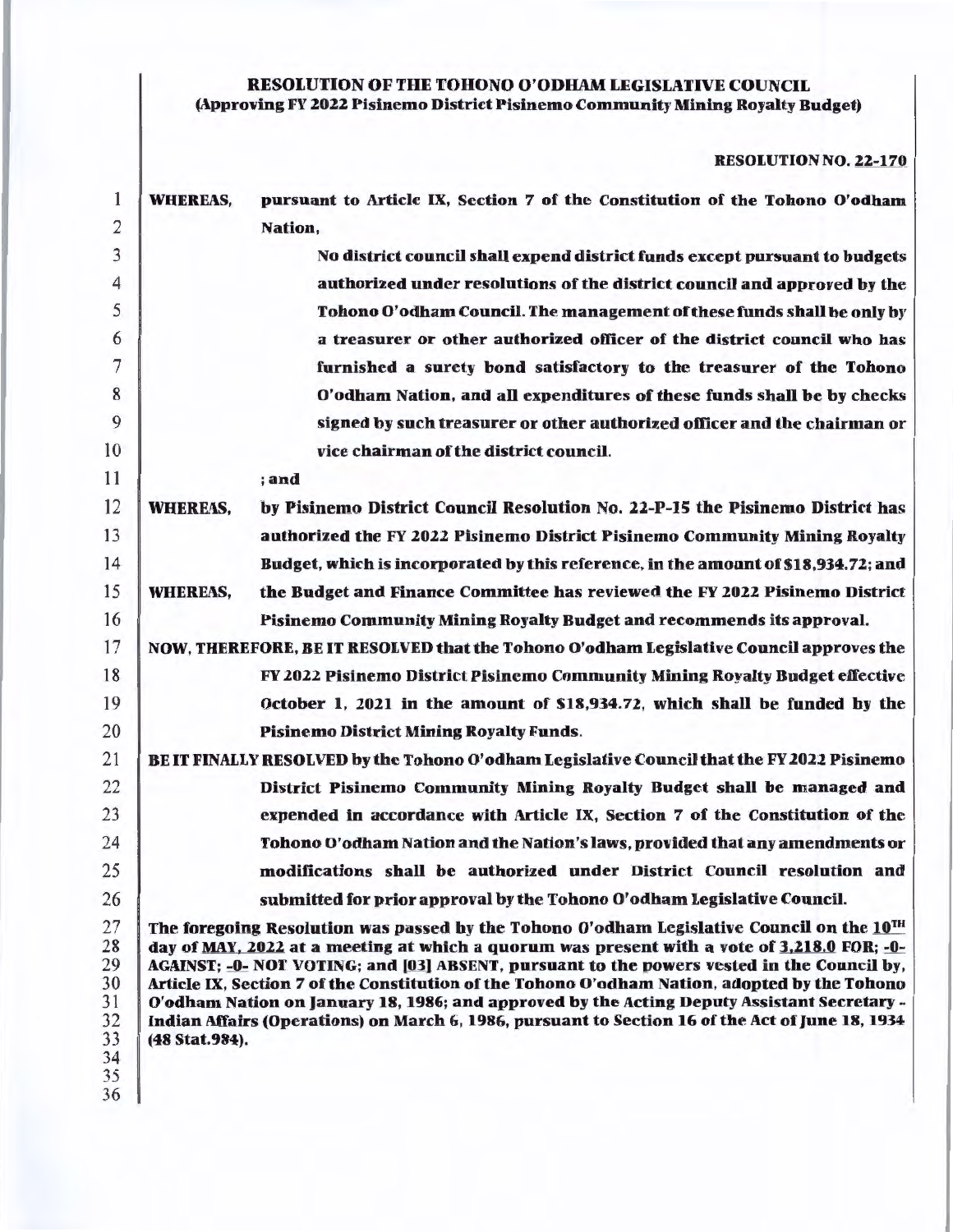RESOLUTION NO. 22-170 (Approving FY 2022 Pisinemo District Pisinemo Community Mining Royalty Budget) Page 2 of 2 TOHONO O'ODHAM LEGISIATIVE COUNCIL imothy Joaquin, Legislative Chairman day of  $, 2022$  **ATTEST**  Evonne Wilson, Legislative Secretary day of  $Muy$ , 2022 Said Resolution was submitted for approval to the office of the Chairman of the Tohono O'odham Nation on the  $\mathcal{U}_{\text{day}}$  day of  $\mathcal{U}_{\text{day}}$ , 2022 at  $\mathcal{Z}^{2}/\mathcal{U}$  o'clock,  $\mathcal{P}_{\text{day}}$ .m., pursuant to the provisions of Section 5 of Article VM of the Constitution and will become effective upon his approval or upon his failure to either approve or disapprove lt within 48 hours of submittal. TOHONO O'ODHAM LEGISIATIVE COUNCIL imothy Joaquin, Legislative Chairman on the  $\sqrt{2}$  day of **M** APPROVED , 2022 at  $\frac{\zeta}{\zeta}$  :  $\frac{\zeta}{\zeta}$  o'clock,  $\gamma$  .m. [ ) DISAPPROVED NED NORRIS JR., CHAIRMAN TOHONO O'O<br>
turned to the Legislative Secretary on the <u>12</u><br>  $\bigcap_{\alpha\in\mathbb{Z}}\{U_{\alpha}\}$ , 2022, at  $\bigcap_{\alpha\in\mathbb{Z}}\{U_{\alpha}\}$ TOHONO O'ODHAM NATION to the Legislative Secretary on the day of Returned , 2022, at  $l^{1.1}$  o'clock,  $\rho$  .m. Evonne Wilson, Legislative Secretary